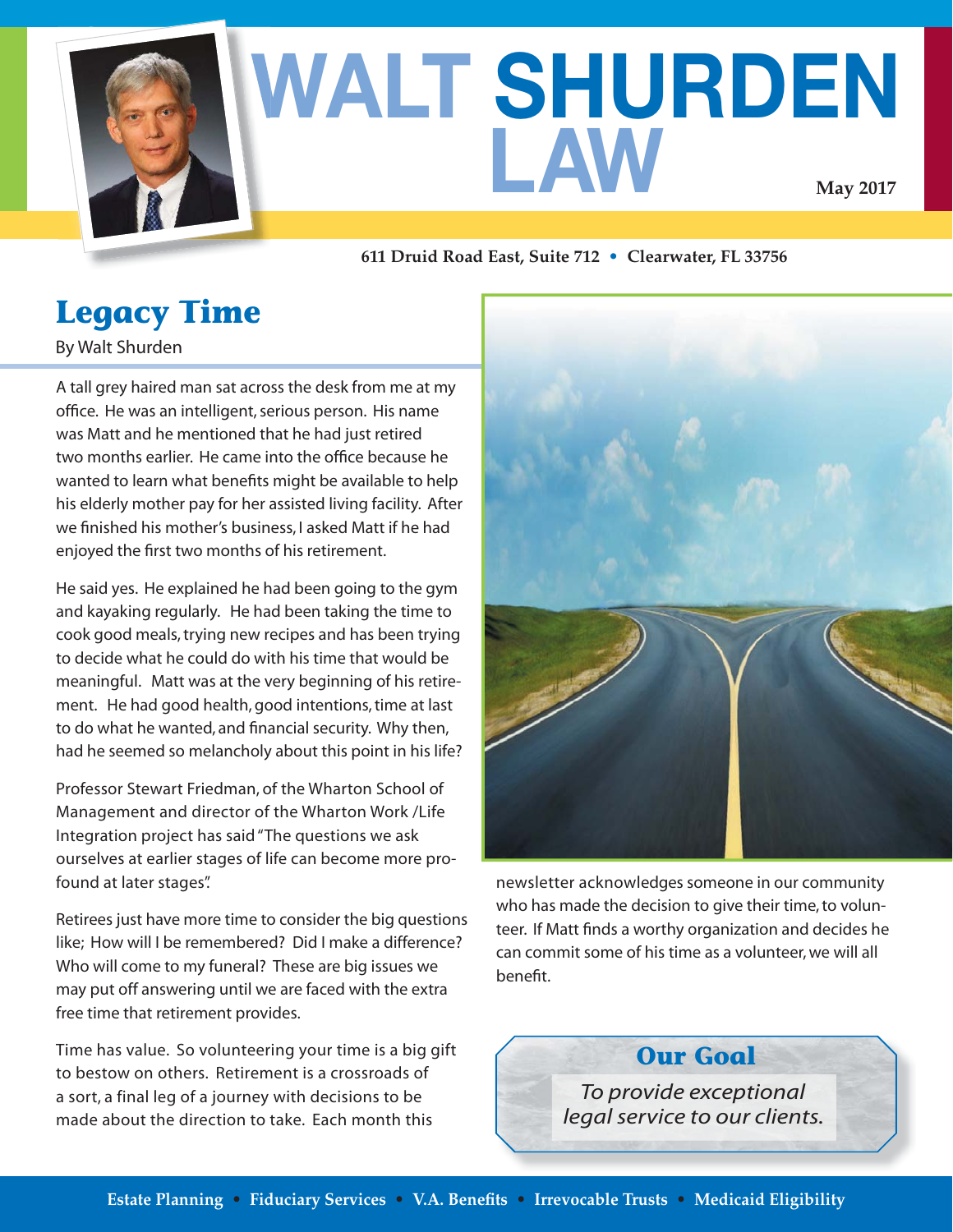## **Announcement**

We are pleased to announce that Walt has accepted the position of Chairman of the website committee for the Academy of Florida Elder Law Attorneys. You can view the website at **AFELA.org**.

## **Memorial Day Trivia**

Memorial Day was originally called Decoration Day.

The first Memorial Day / Decoration Day was celebrated on May 5, 1886 because it was NOT the anniversary of any Civil War battle.

Memorial Day was officially made a Federal Holiday in 1971.

Waterloo, New York was the first

community to celebrate Memorial Day by publicly honoring soldiers who died in the US military.

 Memorial Day. Most Southern States did not observe Memorial Mississippi was the first Southern State to observe Day until after World War I.

Memorial Day has been proclaimed the most dangerous for automobile accidents.

The Indianapolis 500 race has been held in conjunction with Memorial Day every year since 1911.

DID YOU KNOW? – Each year on Memorial Day a National Moment of Remembrance takes place at 3:00 p.m. local time.





James Rembert has a talent. Growing up in Clearwater, he started fooling around with the piano at just 4 years of age. He taught himself to play without sheet music, and today, you can

**James Rembert**

find him playing several times a week for his fellow residents at Brookdale Beckett Lake.

When James was a young man he served his country in the U.S. Army and then returned to Clearwater to teach elementary school. He eventually became a Principal at Ridgecrest Elementary where he remained until his retirement.

Now James enjoys the companionship of the other residents at Beckett Lake and frequent visits from his nieces and nephews.

Thank you James for your military service, for educating children, and for filling the lobby of Beckett Lake Assisted Living with your music!



## **Celebrating National Mother Goose Day**

May 1st is National Mother Goose Day. So where did Mother Goose come from? In 1697 a French intellectual, Charles Perrault, listed *Tales of Mother Goose* as a subtitle to his book *Stories or Tales from Times Past, with Morals*. The eight stories in the book were:

- The Sleeping Beauty in the Wood;
- Little Red Riding Hood;
- Blue Beard;
- Puss in Boots;
- The Fairies;
- The Little Glass Slipper (Cinderella);
- Ricky of the Tuft; and
- Little Thumb

Mr. Perrault did not create the stories, they were old folk tales even in 1697, he just wrote them down with such flair that people wanted to read them. Little could he have imagined that centuries later children of all ages would be watching these same stories at movie theaters in 3D.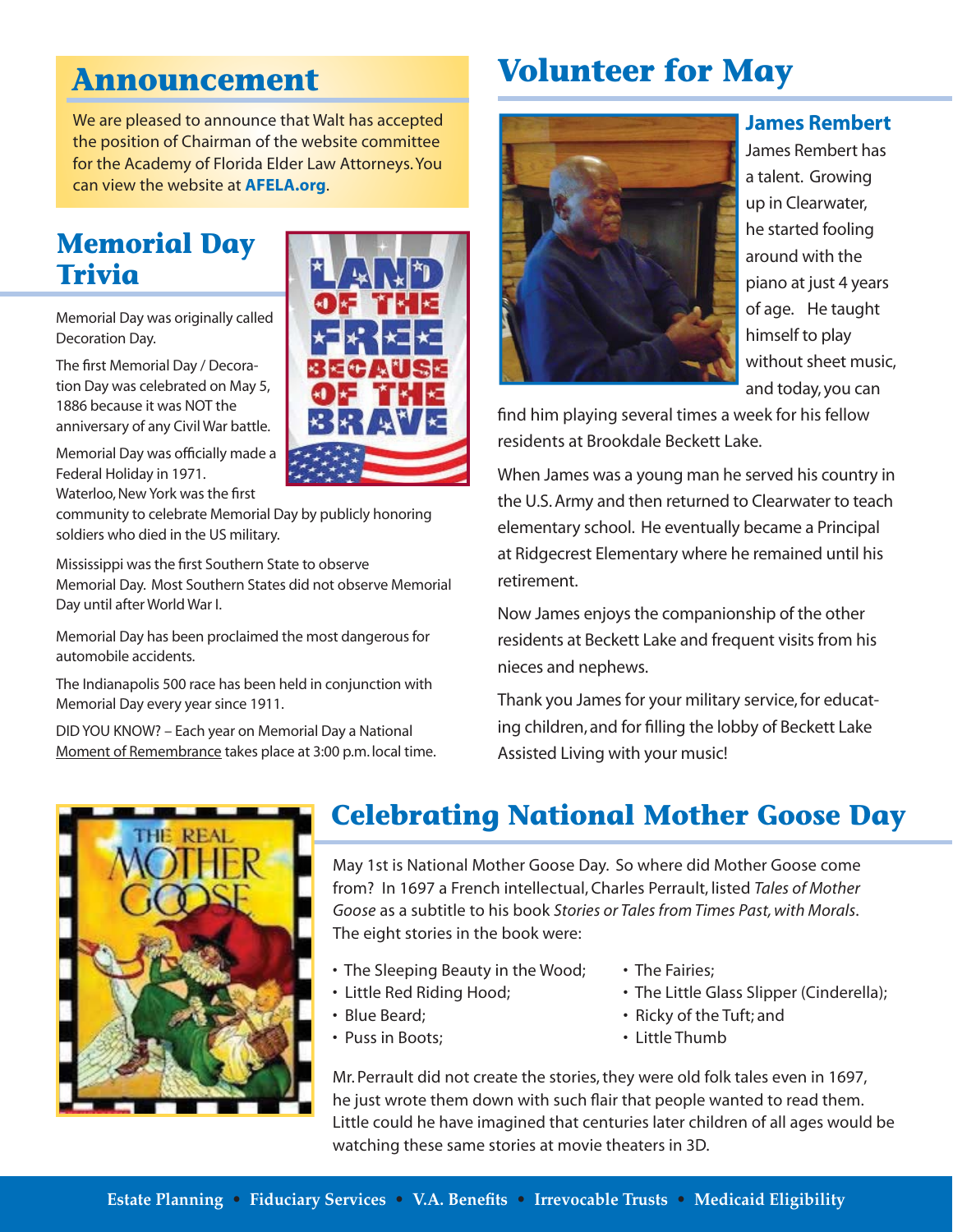

#### **Cinco de Mayo – NOT Mexico's Independence Day**

In the United States, May 5th , Cinco de Mayo is a fun celebration of Mexican culture and heritage, especially in areas with large Mexican-American populations. Mexican restaurants are crowded and margaritas flow freely.

In Mexico, Cinco de Mayo is primarily observed in the state of Puebla where in 1861 a French army of 6,000 men, sent by Napoleon III attacked a small town in east-central Mexico. Mexico's president, Benito Juarez, sent the 2,000 men he could round up to defend the town. After a day-long battle the French retreated. While it was not a major strategic win, it represented a great symbolic victory and bolstered the resistance movement. They held on for another six years before France withdrew. Cinco de Mayo 1861 is the day that the few loyal Mexicans beat the mighty French forces. Certainly a day to celebrate.

PS: In case you are wondering. . . Mexico's Independence Day was in 1810, celebrated on September 16th.

### **Guacamole for Cinco de Mayo**

#### **Ingredients**

- 4 ripe Haas avocados or 3 ripe Florida avocados
- 2 tablespoons lemon juice or 1 lemon squeezed
- 1 small-diced red onion
- 1 large garlic clove, minced
- 1 teaspoon salt
- 1 teaspoon freshly ground black pepper
- 1 medium tomato, seeded, and small-diced
- hot pepper sauce to taste

#### **Directions**

Cut the avocados in 1/2, remove the pits, and scoop the flesh out of their shells into a large bowl. Add the lemon juice, hot pepper sauce, onion, garlic, salt, and pepper and toss well. Slice through the avocados in the bowl with a knife until they are finely diced. Add the tomatoes. Mix well. May need to add more salt and pepper to taste.





## *IN OUR EAR*

## **Should I buy long term care insurance?**

It is very nice to have an insurance policy pay you money at the point in time that you start spending your money on long term care expenses. So if you can afford to pay the premiums now and continue those payment until you need long term care then this can be a good purchase. Long term care insurance policies will often have different benefits based on what type of long term care you require. For example, a policy may pay \$80 a day for help in your home, \$100 day if you are in an assisted living facility, and \$175 dollars a day if you are in a nursing home. Long term care insurance payments, by themselves, are often not large enough to fully pay for the approximately \$9,000 monthly cost of nursing care, but they definitely help.